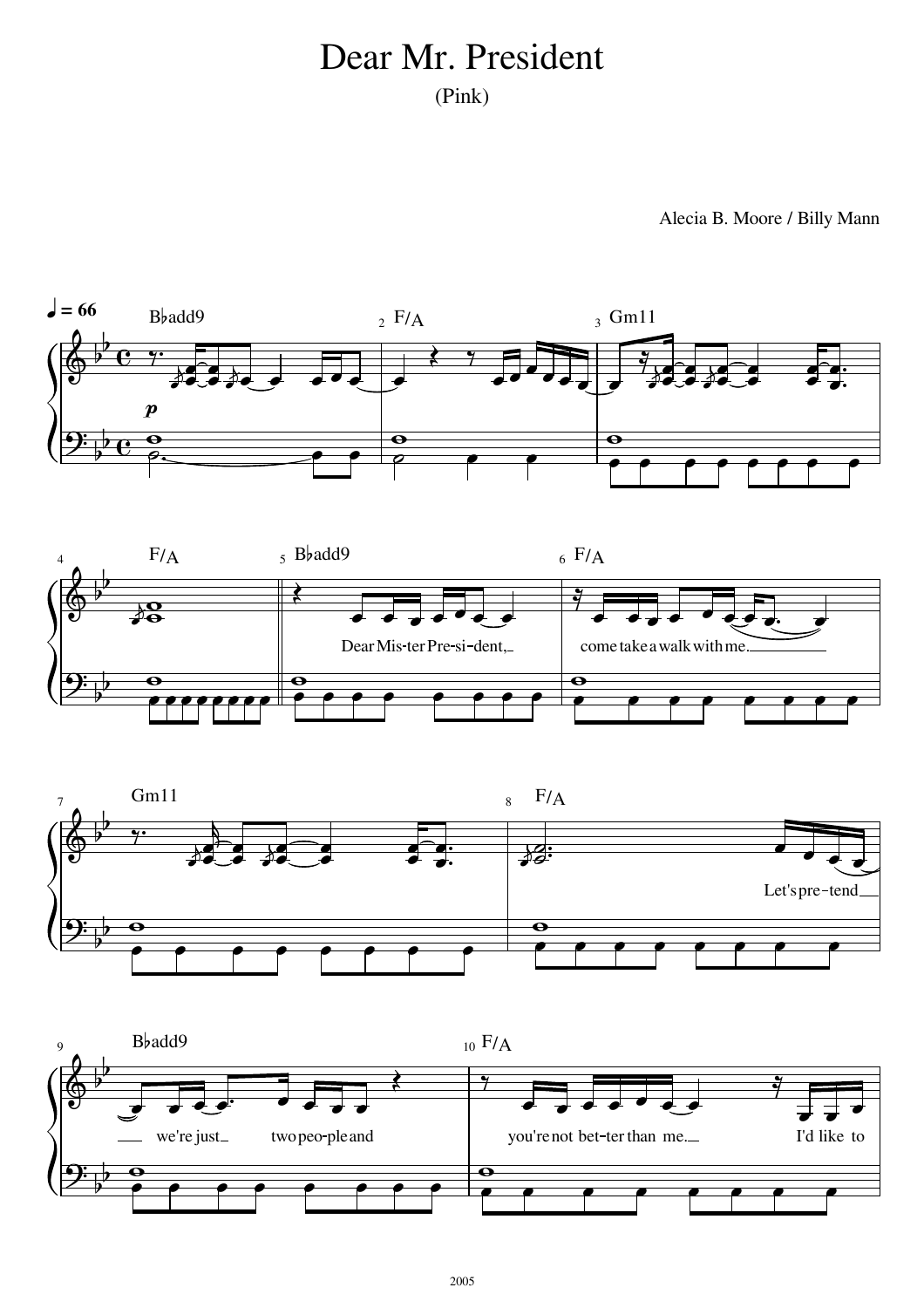







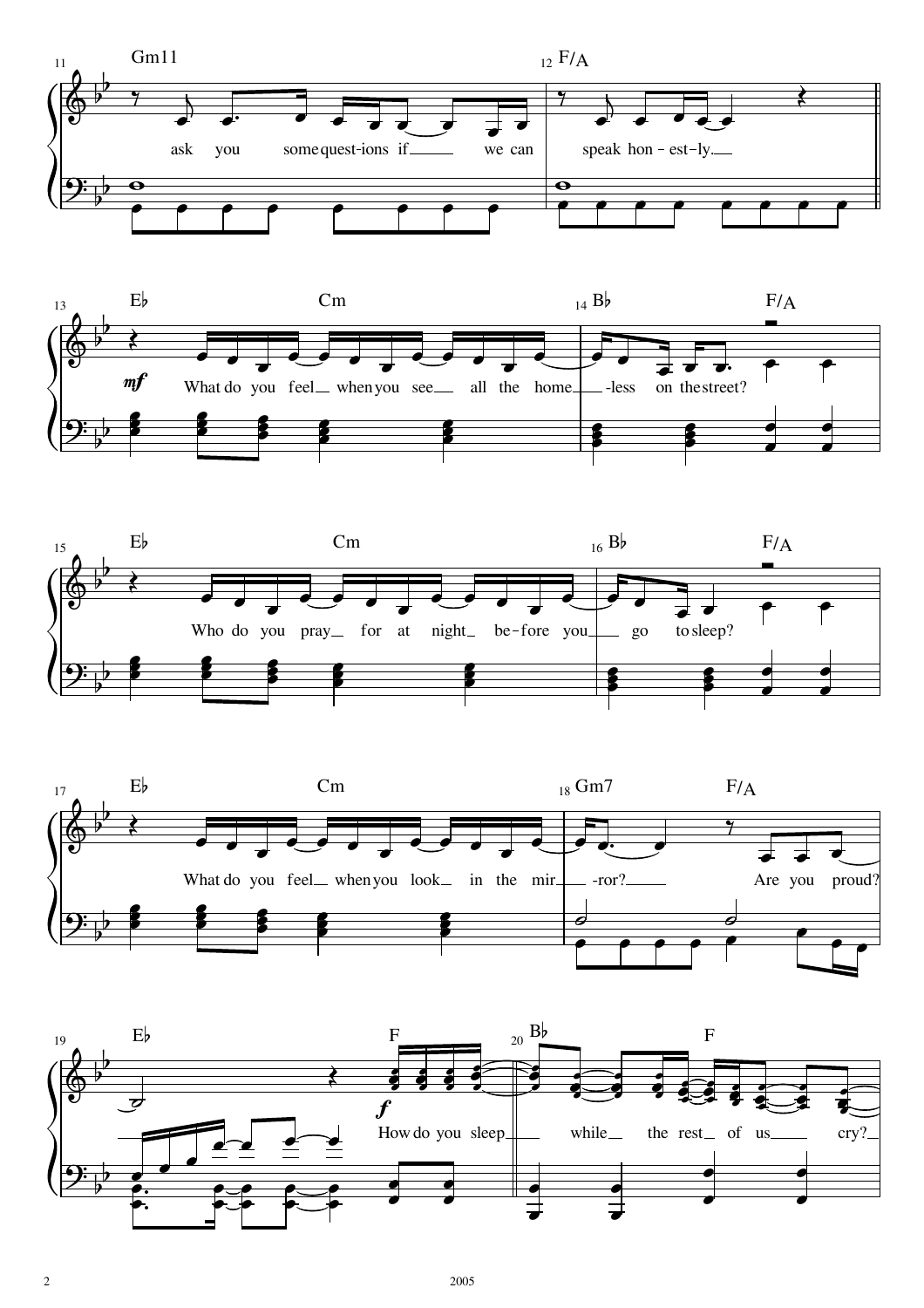







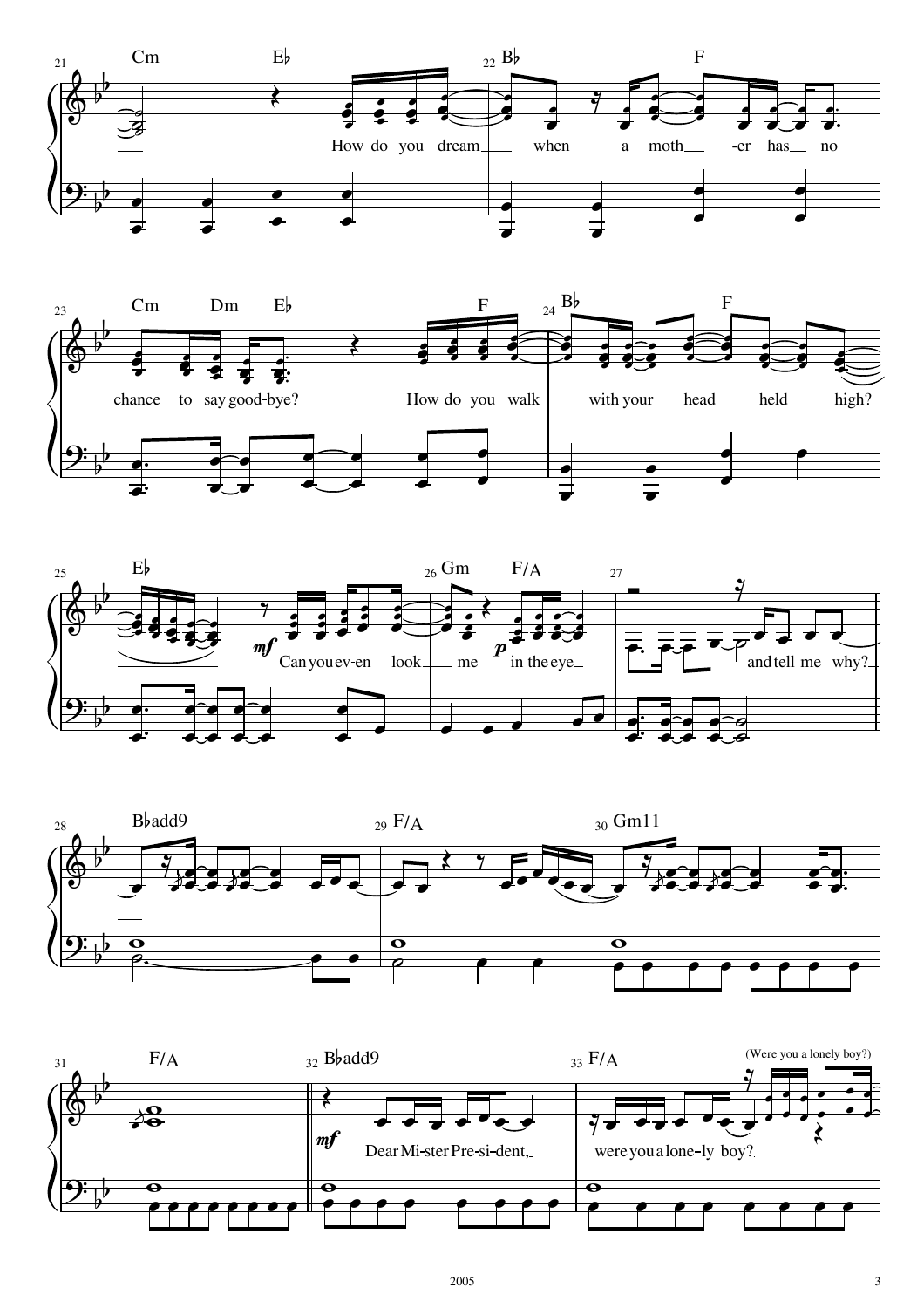







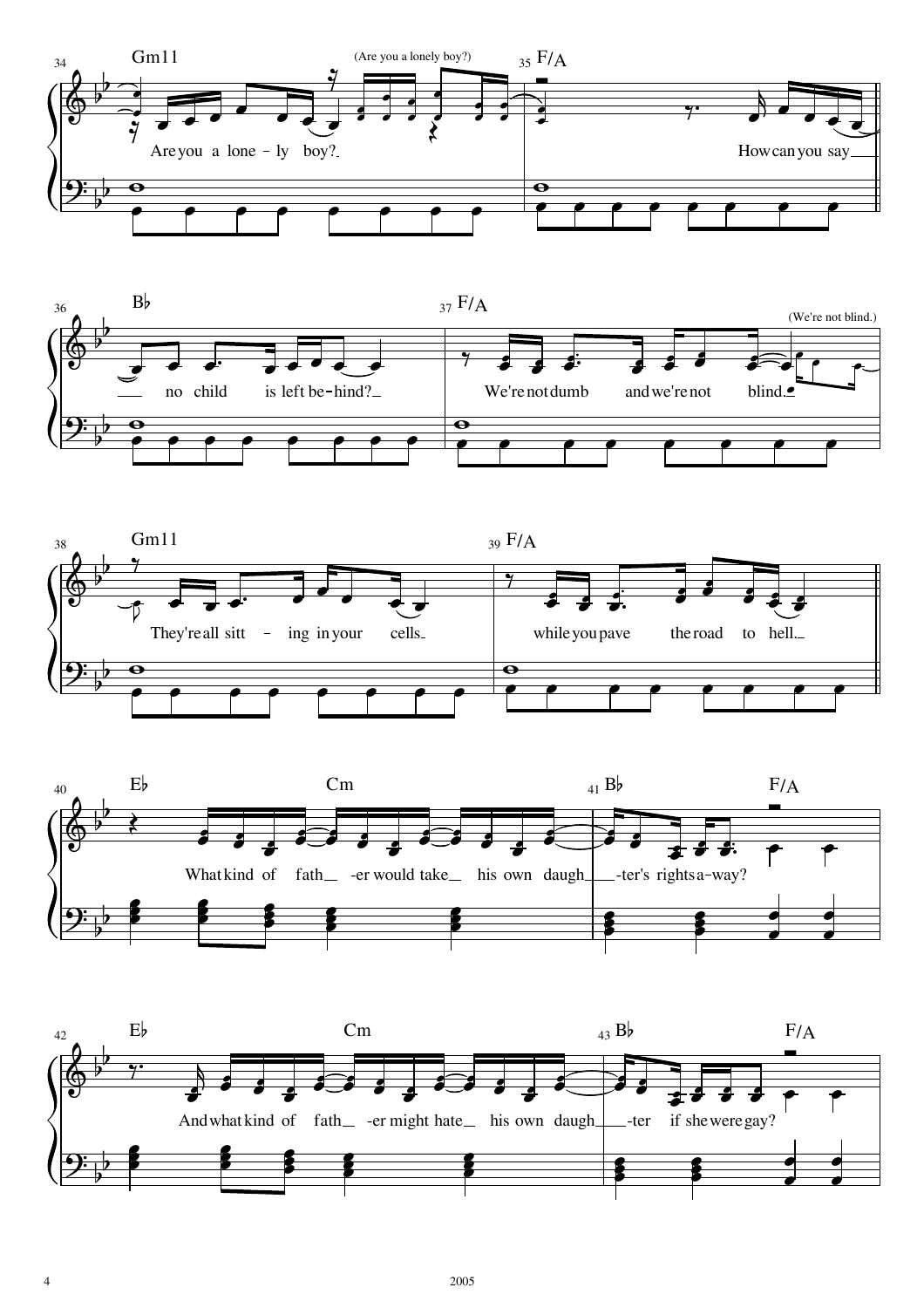







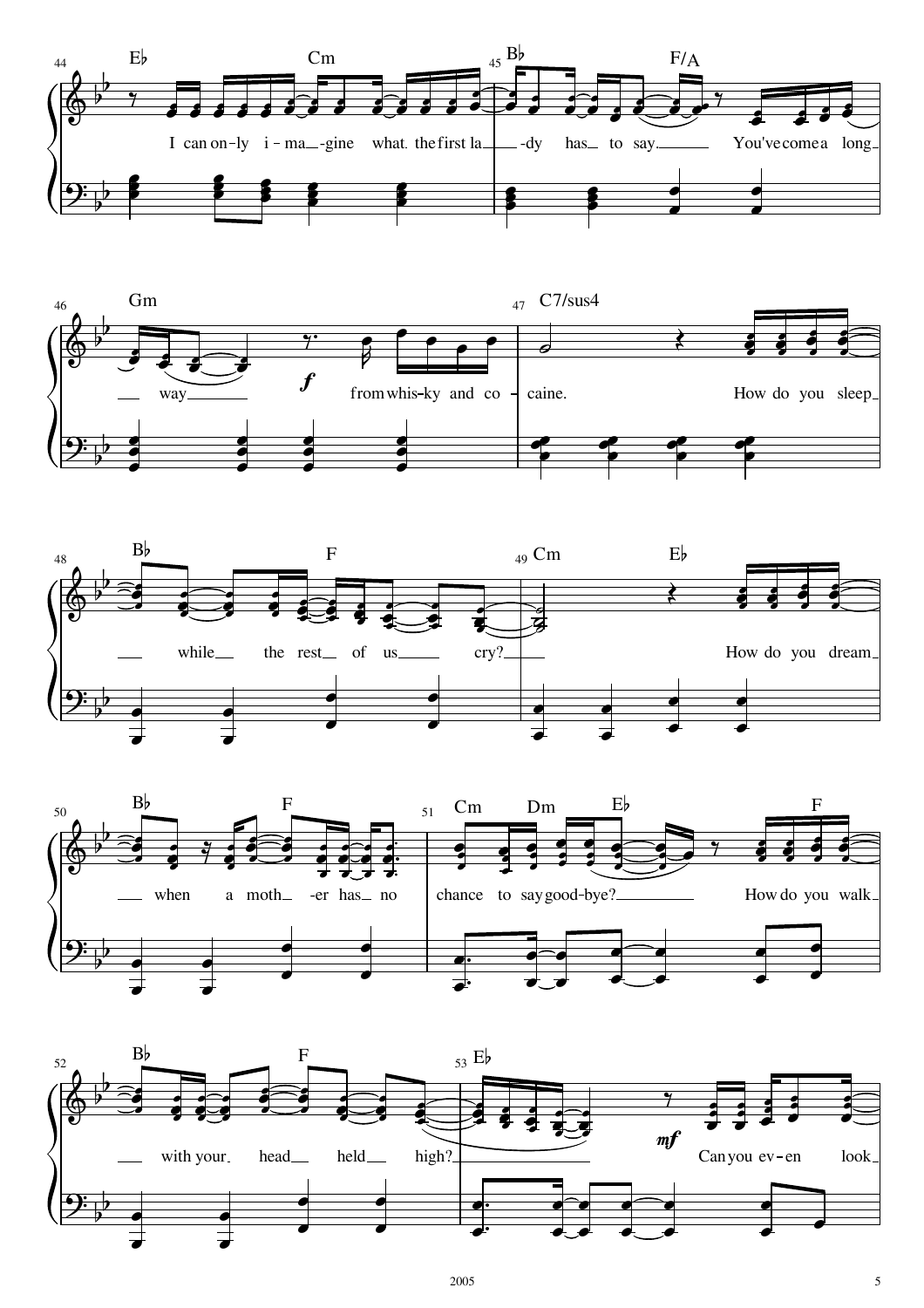







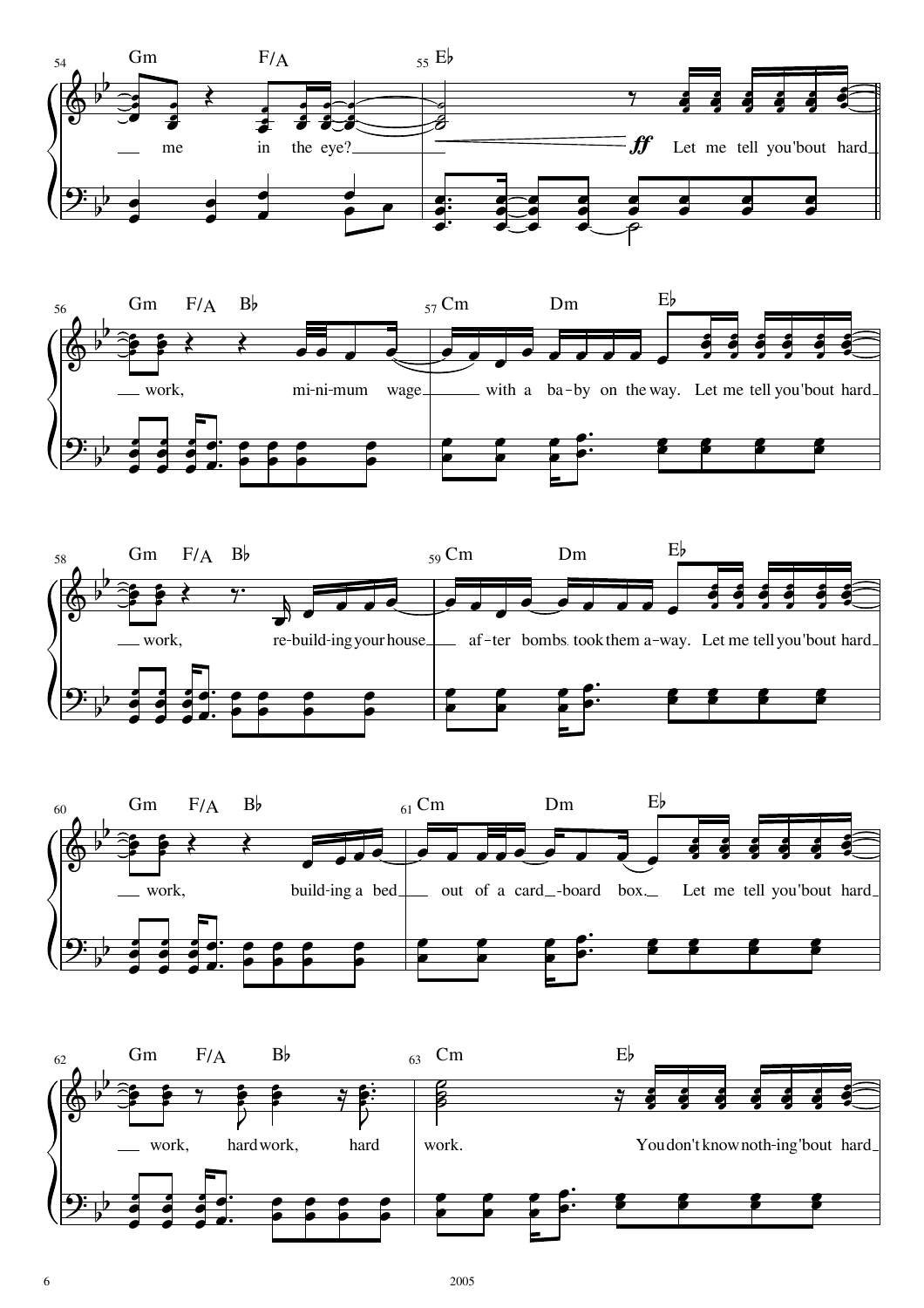





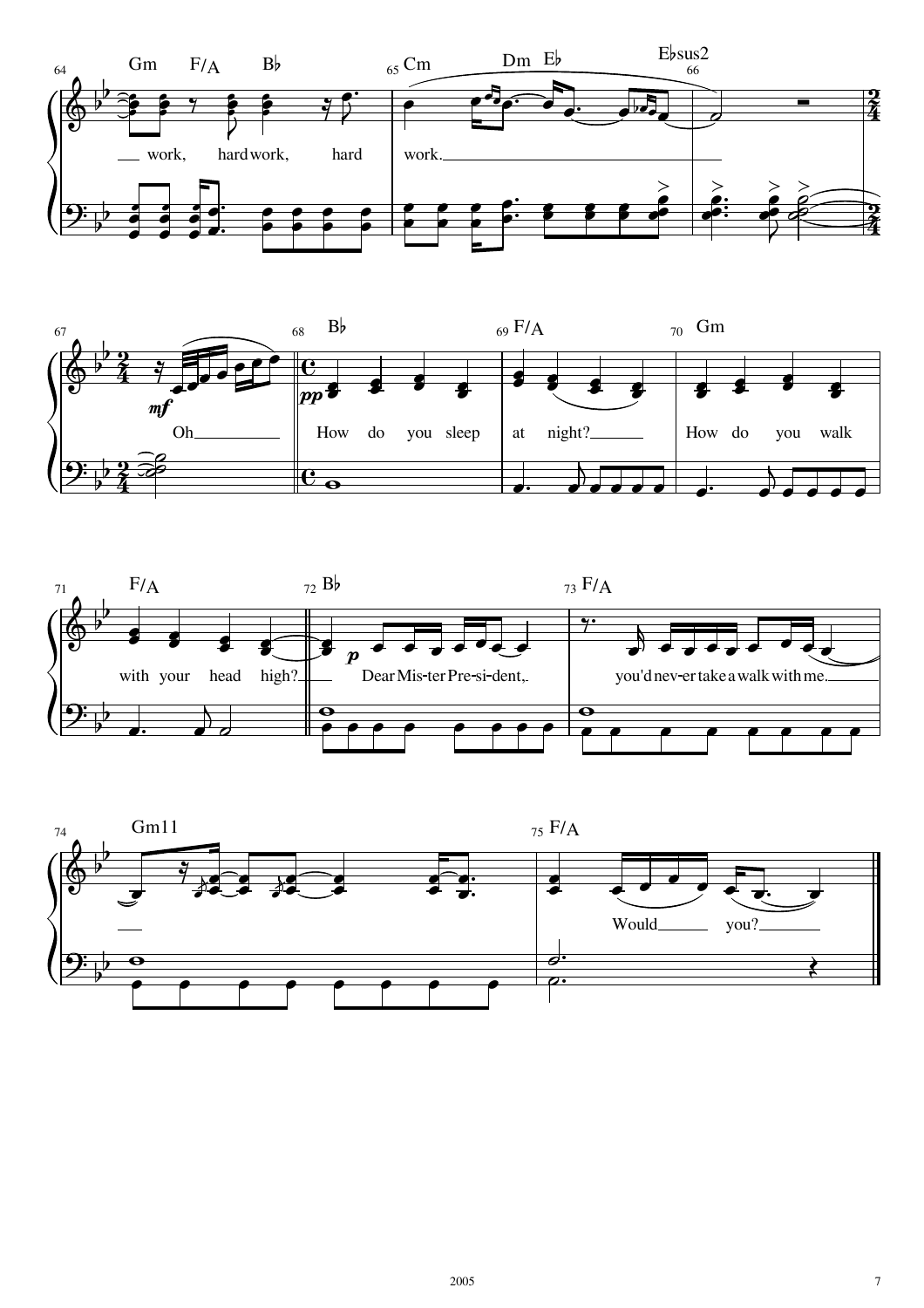# Dear Mister President - Pad-Warm (Fretless Elec. Bass)







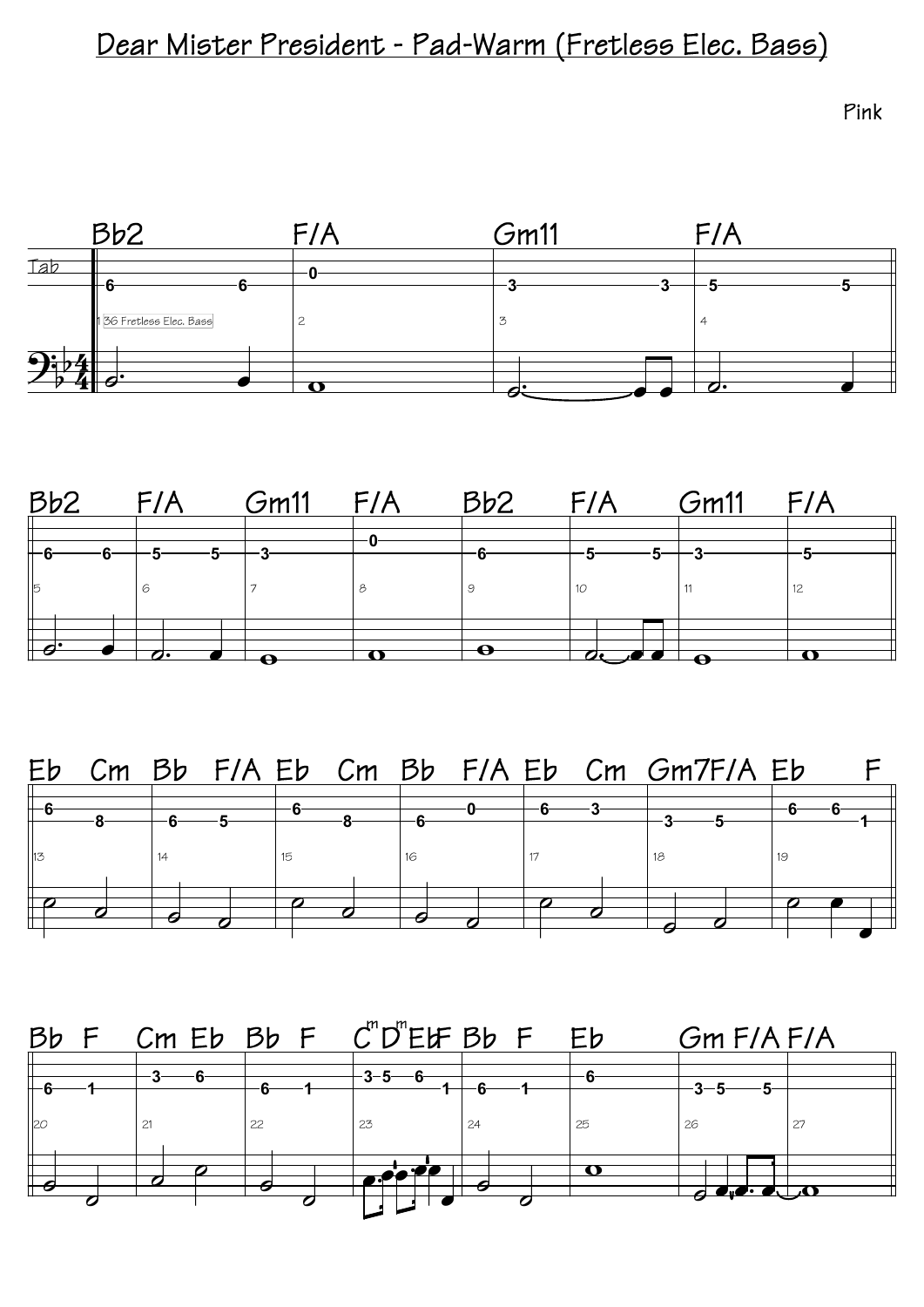









Dear Mister President - Pad-Warm (Fretless Elec. Bass) - Page 2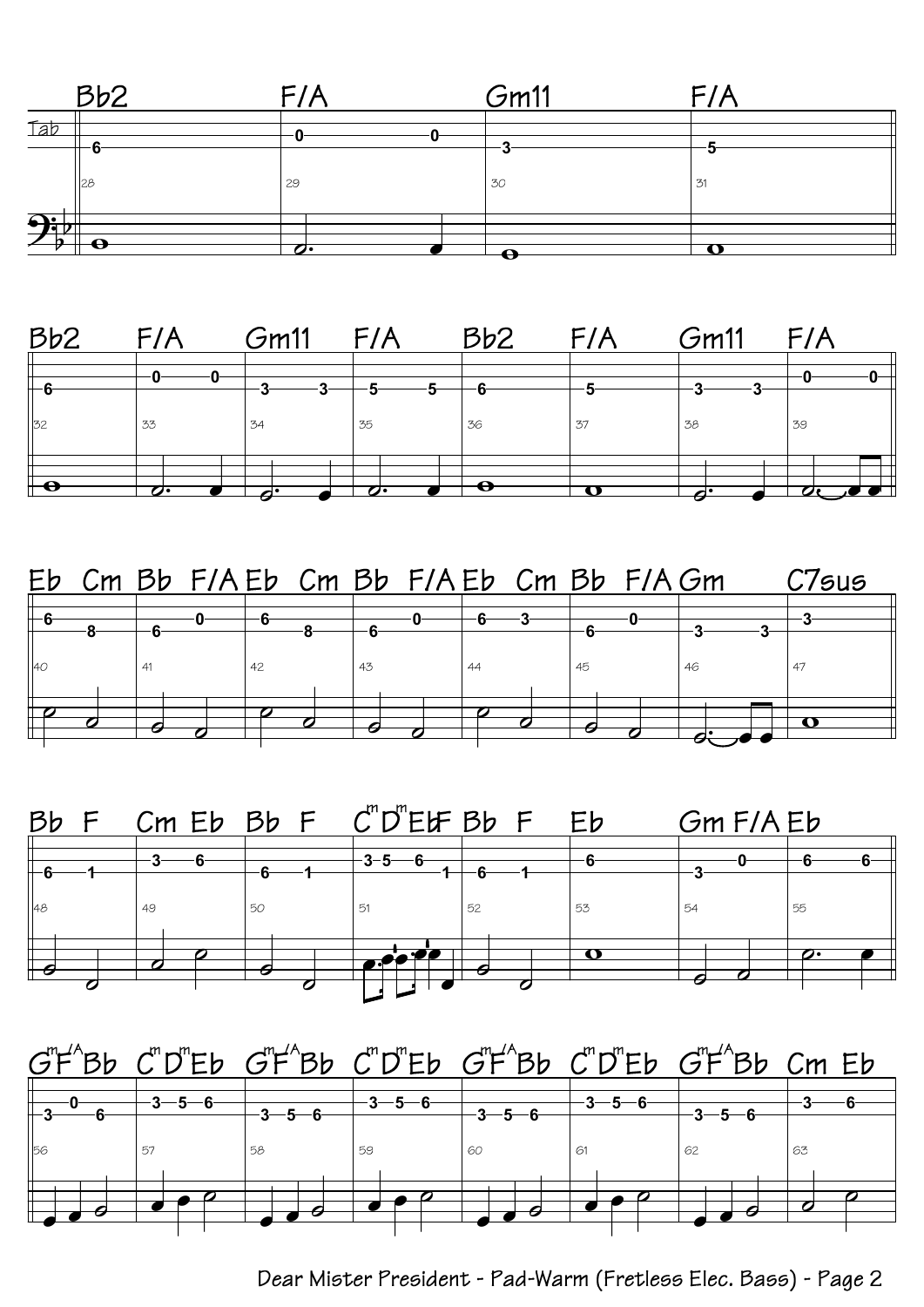





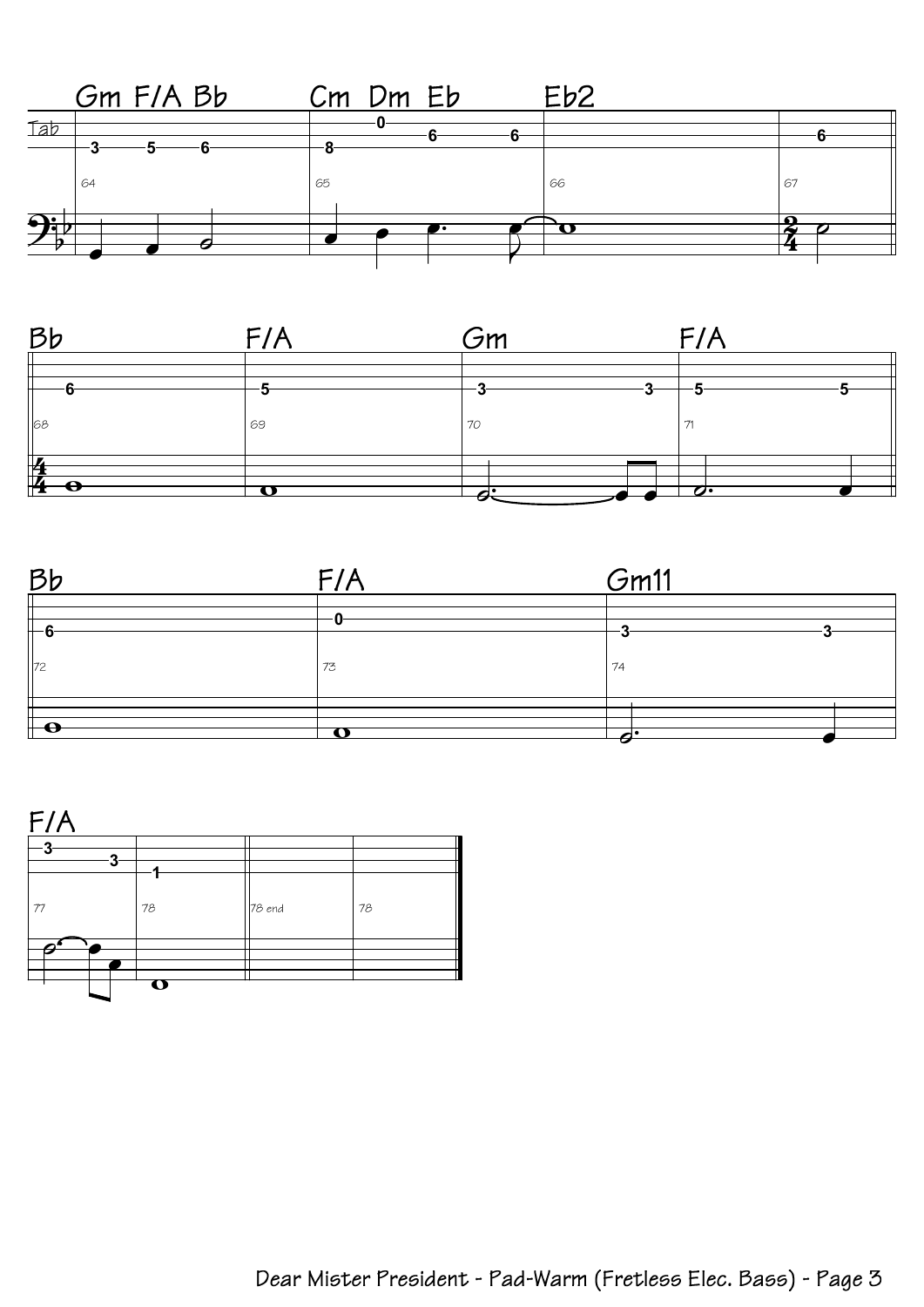# Dear Mister President - Pad-Warm (Acoustic Piano)







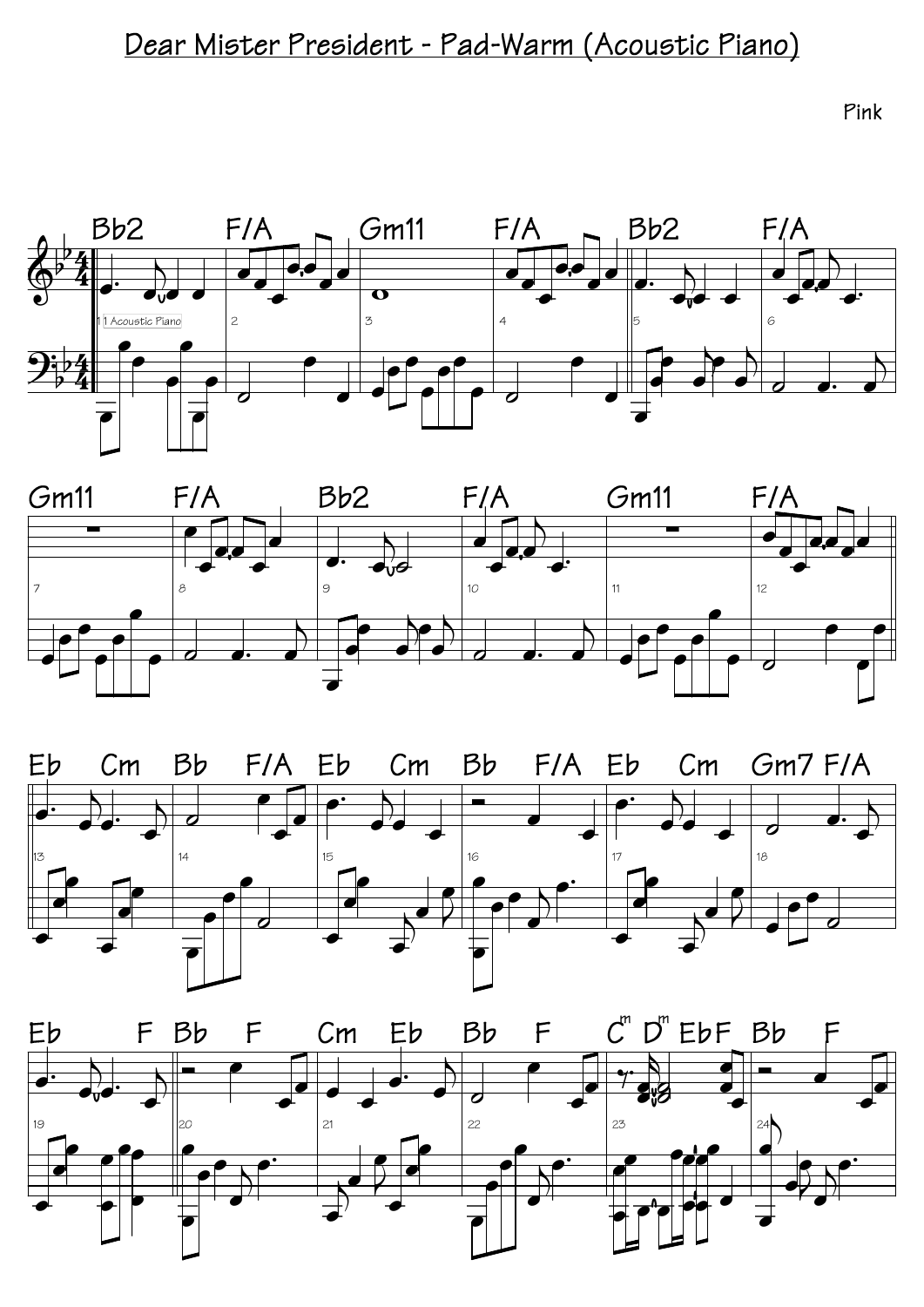





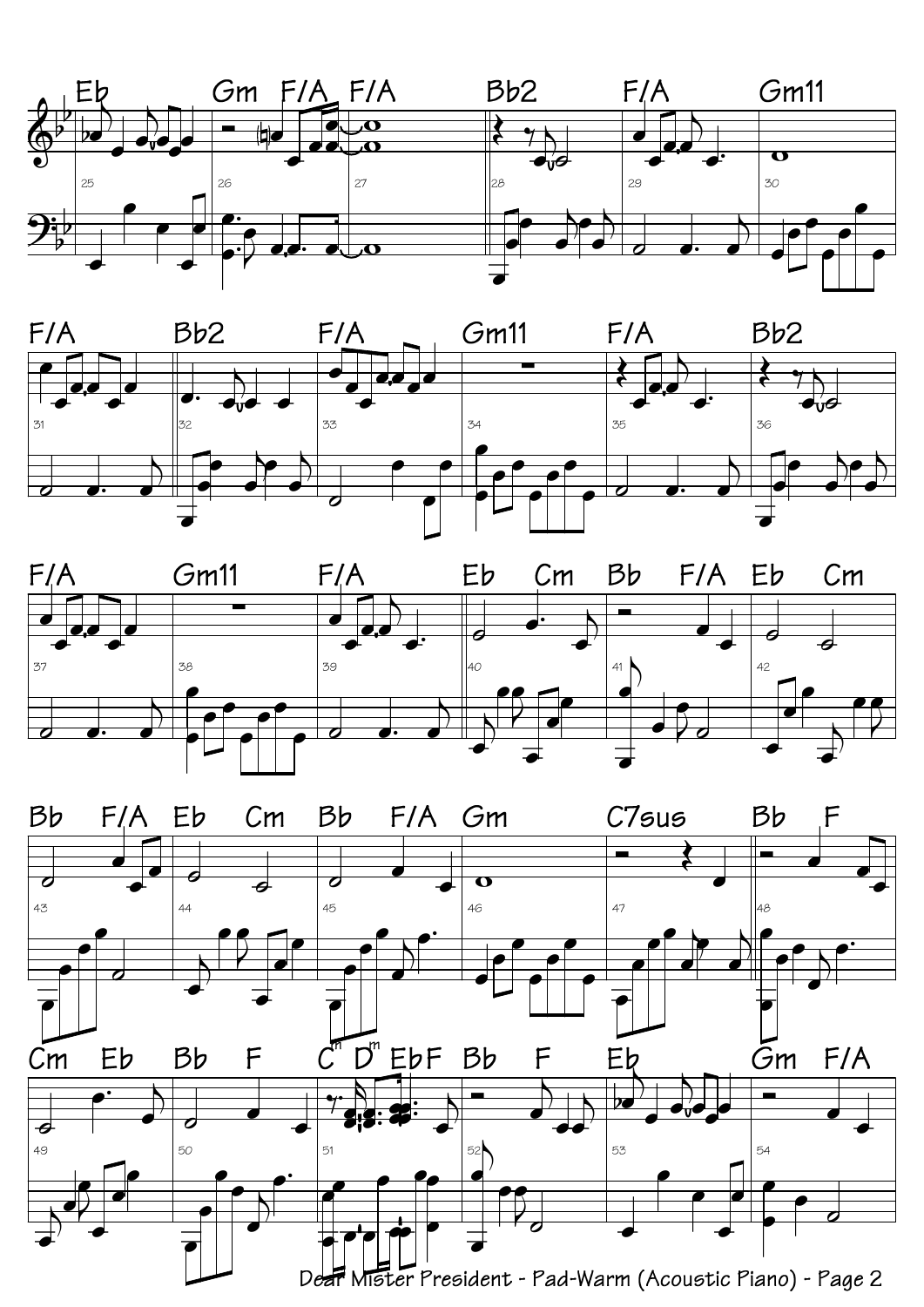

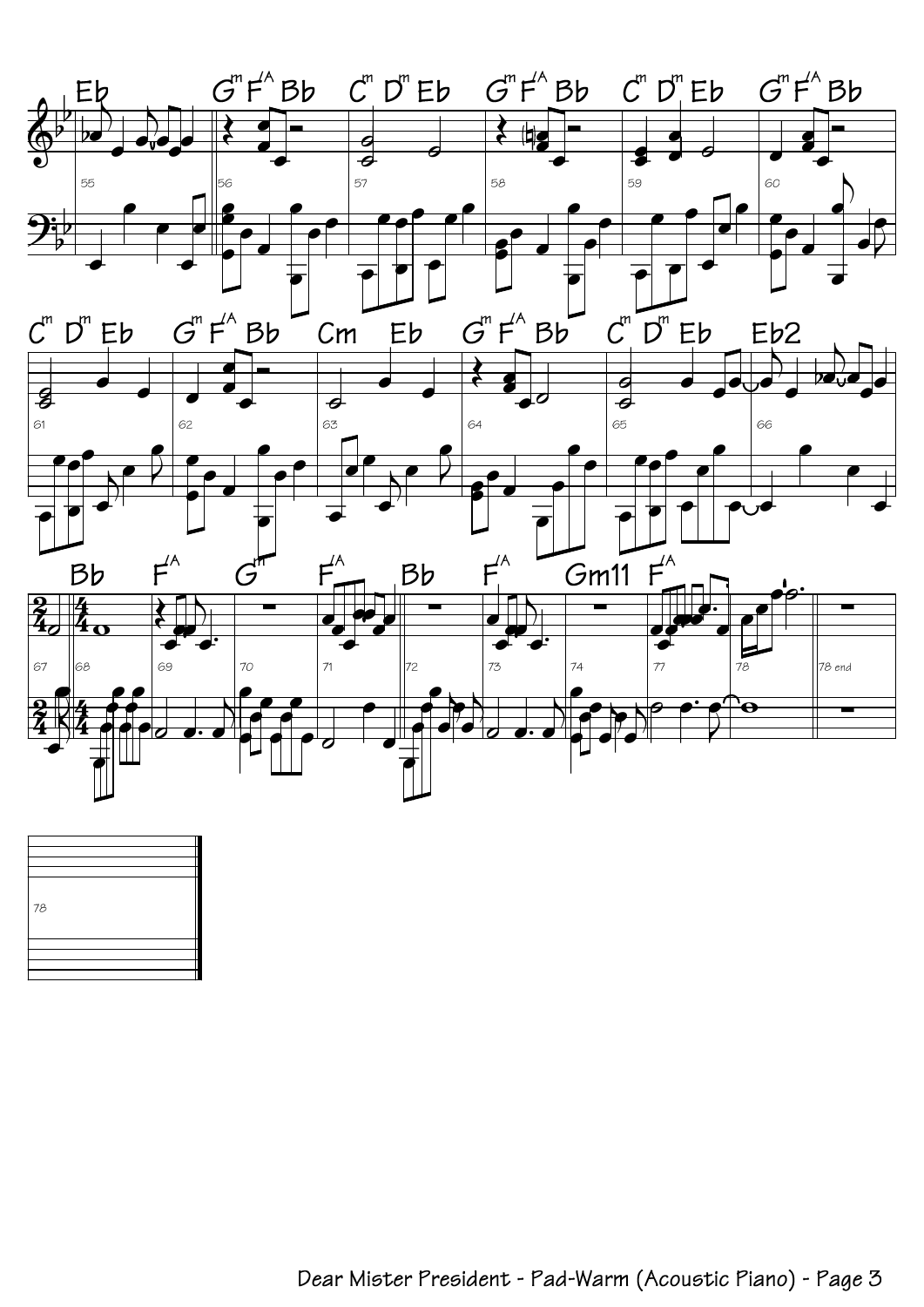#### Dear Mister President - Pad-Warm (Strings)

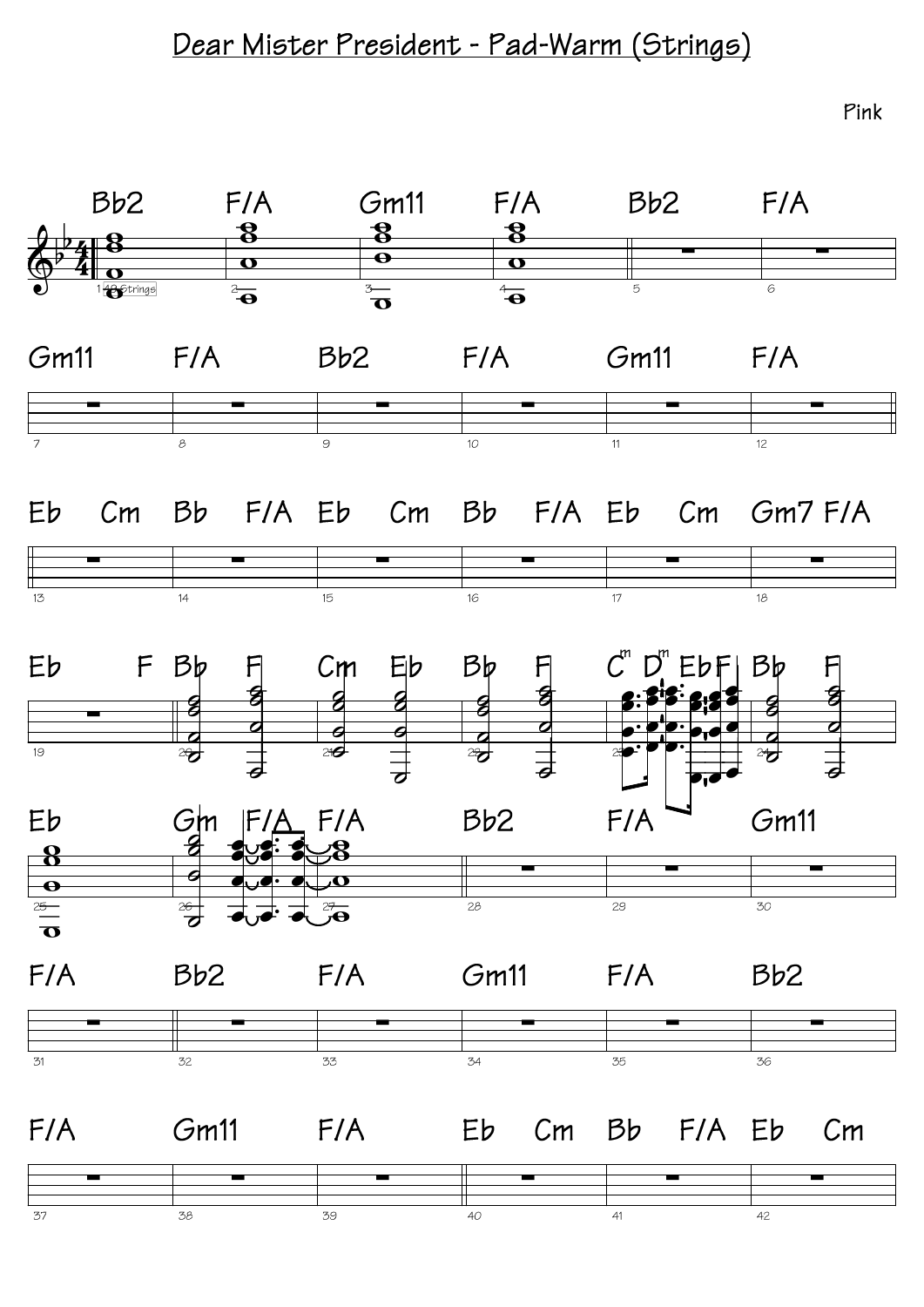

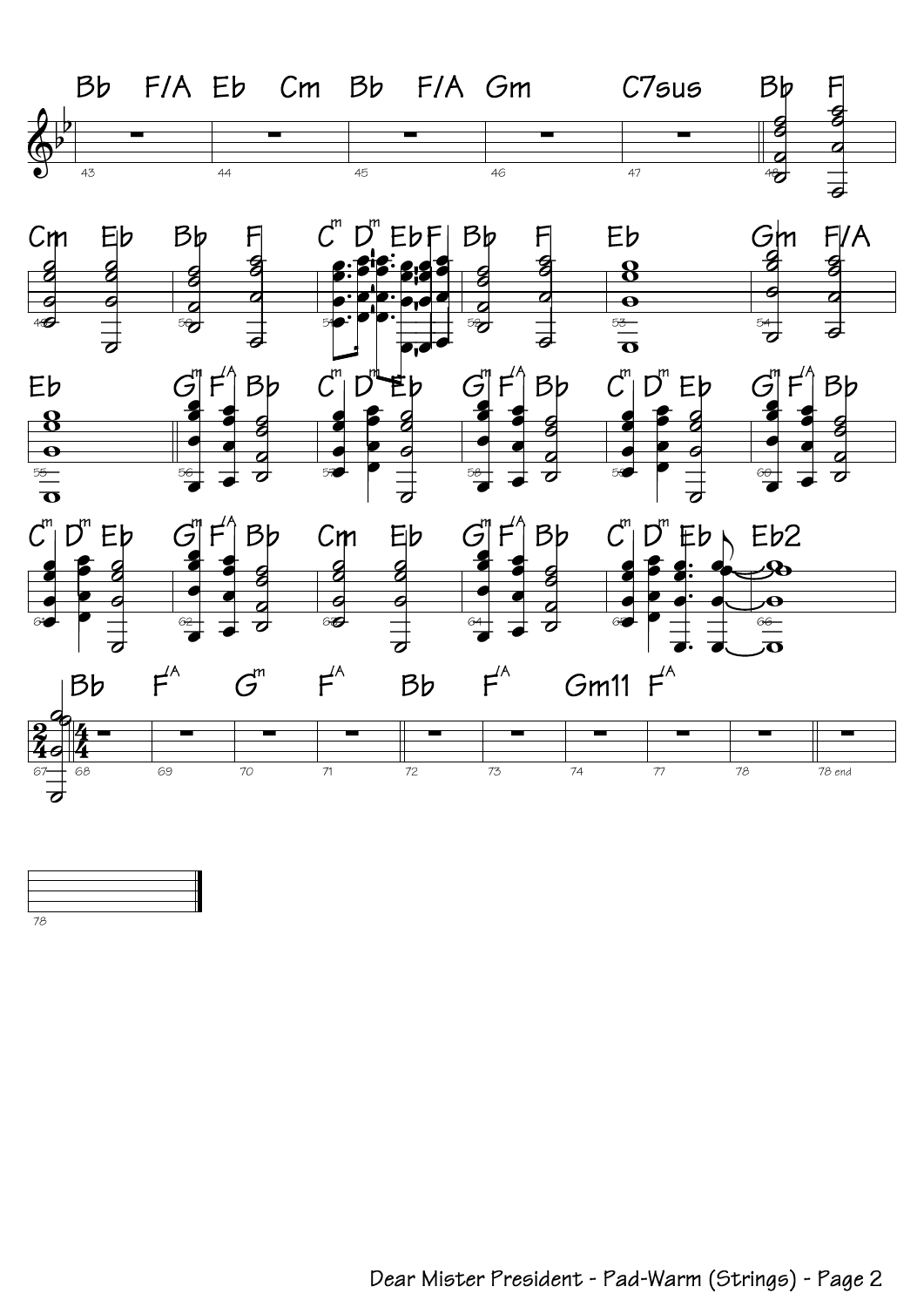#### Dear Mister President - Pad-Warm Slow







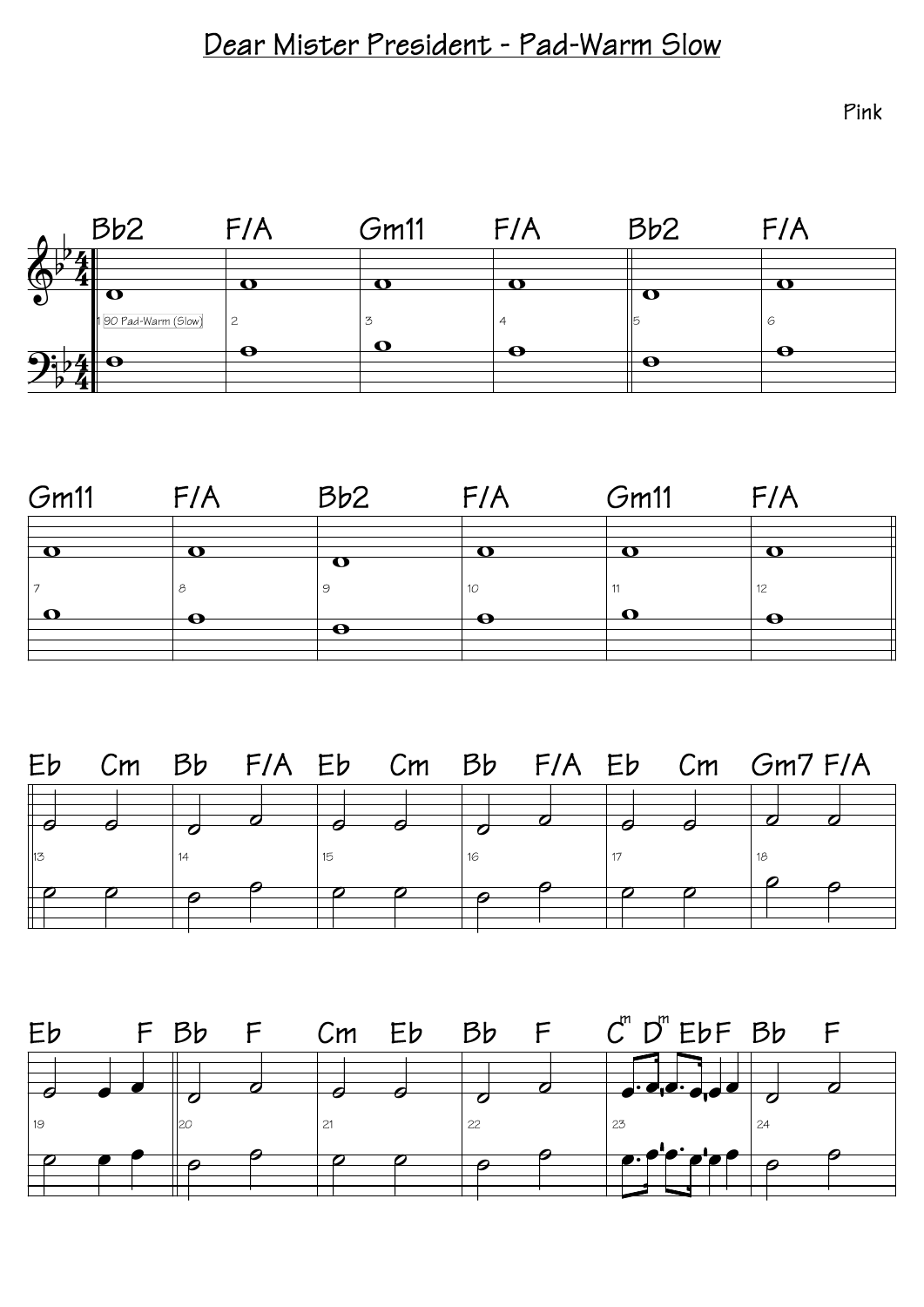









Dear Mister President - Pad-Warm Slow - Page 2